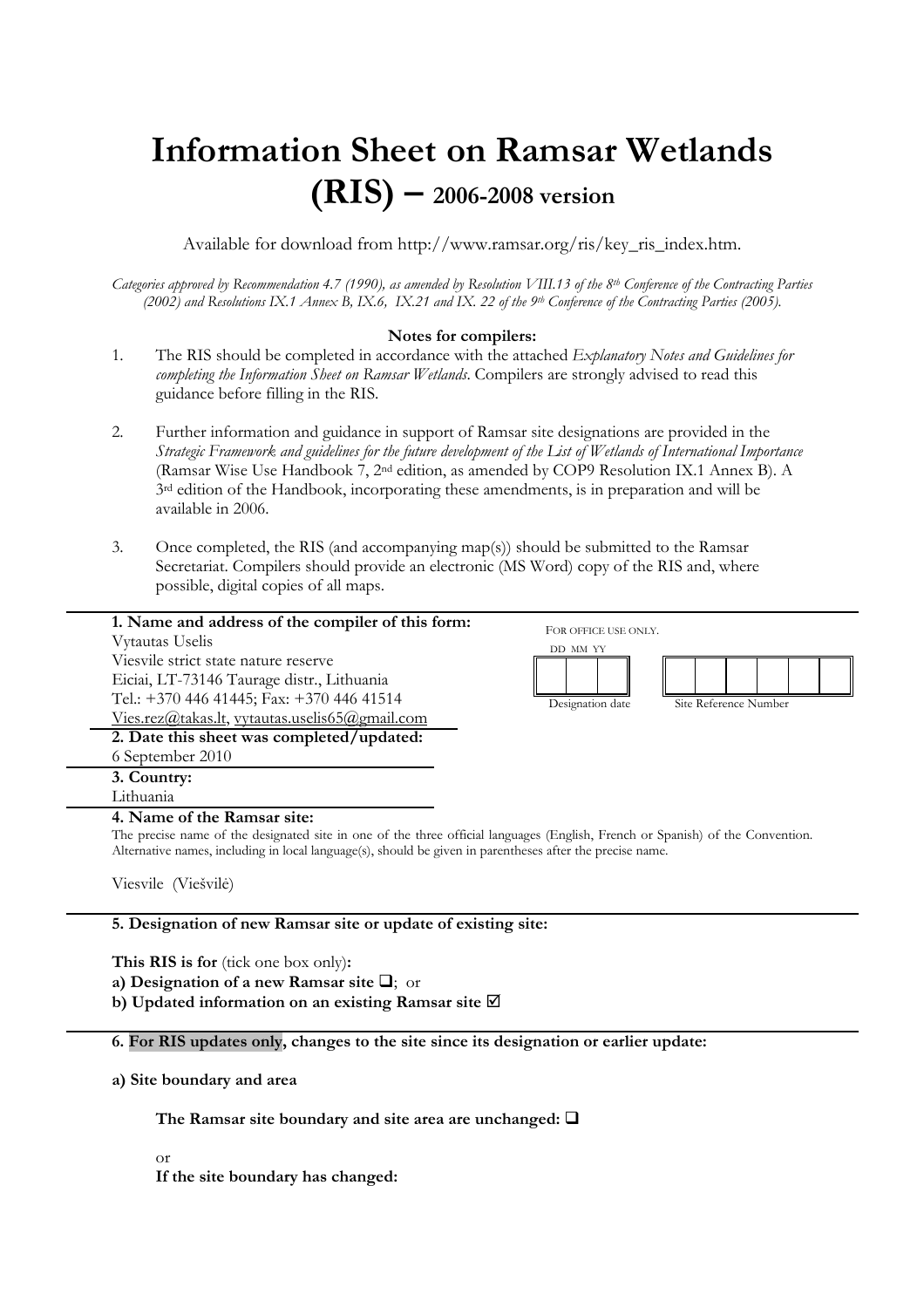i) the boundary has been delineated more accurately  $\Box$ ; or ii) the boundary has been extended  $\Box$ ; or iii) the boundary has been restricted\*\*  $\Box$ 

and/or

## **If the site area has changed:**

i) the area has been measured more accurately  $\mathbf{\nabla}$ : or ii) the area has been extended  $\Box$ ; or iii) the area has been reduced\*\*  $\Box$ 

\*\* **Important note**: If the boundary and/or area of the designated site is being restricted/reduced, the Contracting Party should have followed the procedures established by the Conference of the Parties in the Annex to COP9 Resolution IX.6 and provided a report in line with paragraph 28 of that Annex, prior to the submission of an updated RIS.

## **b) Describe briefly any major changes to the ecological character of the Ramsar site, including in the application of the Criteria, since the previous RIS for the site:**

It is foreseen 10-20 % decrease of non-forested peatland habitats, due to overgrow with forest, which was caused by climate change (reduced amount of rain water during summer season).

#### **7. Map of site:**

Refer to Annex III of the *Explanatory Note and Guidelines*, for detailed guidance on provision of suitable maps, including digital maps.

### **a) A map of the site, with clearly delineated boundaries, is included as:**

i) **a hard copy** (required for inclusion of site in the Ramsar List):  $\Box$ ;

ii) an electronic format (e.g. a JPEG or ArcView image)  $\boxtimes$ ;

# $\dddot{\text{iii}}$ ) a GIS file providing geo-referenced site boundary vectors and attribute tables  $\boxtimes$ .

#### **b) Describe briefly the type of boundary delineation applied:**

e.g. the boundary is the same as an existing protected area (nature reserve, national park, etc.), or follows a catchment boundary, or follows a geopolitical boundary such as a local government jurisdiction, follows physical boundaries such as roads, follows the shoreline of a waterbody, etc.

The boundary is the same as a strict state nature reserve area – 3218ha.

#### **8. Geographical coordinates** (latitude/longitude, in degrees and minutes):

Provide the coordinates of the approximate centre of the site and/or the limits of the site. If the site is composed of more than one separate area, provide coordinates for each of these areas.

Coordinates of the approximate centre:

55°09' N 22°27' E;

# **9. General location:**

Include in which part of the country and which large administrative region(s) the site lies and the location of the nearest large town.

In W-SW part of country. In Taurage region, approximately 10 km south east of the city Taurage (29000 inh.). There are Eiciai village (450 inh.) in protection zone of reserve and Viesvile village (1040 inh.) 1 km south of the site.

**10. Elevation:** (in metres: average and/or maximum & minimum)

Average elevation is 37 m; maximum – 48 m, minimum – 20 m.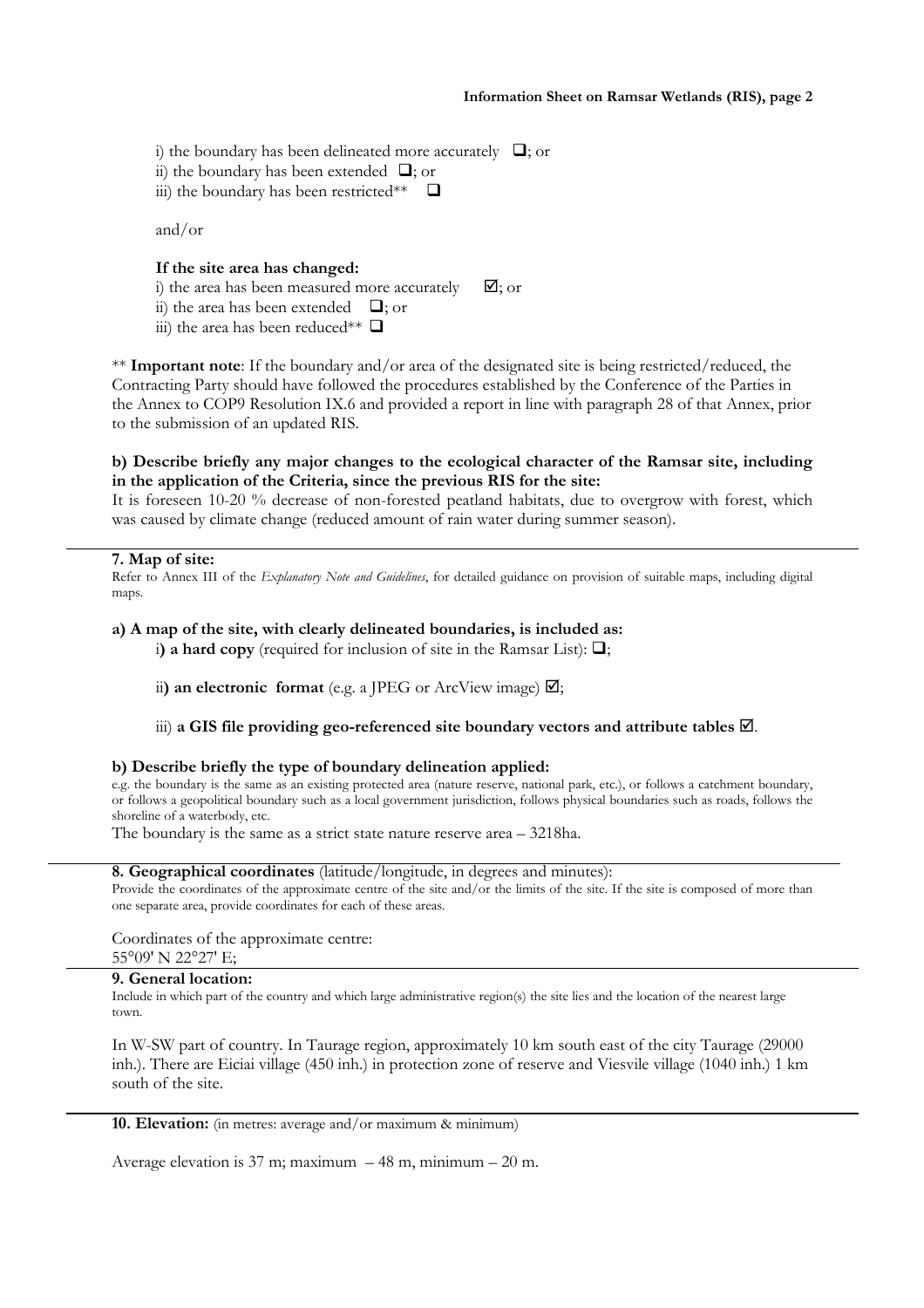#### **11. Area:** (in hectares)

## 3218 ha

# **12. General overview of the site:**

Provide a short paragraph giving a summary description of the principal ecological characteristics and importance of the wetland.

The complex of bogs, swamps and mires (about 2000 ha) in the upper reaches of Viesvile rivulet, surrounded by dry coniferous forests on a sandy fluvial plane with continental dunes. The site is ecological and hydrological undisturbed and valuable for endangered wetland vegetation and different animals in region.

#### **13. Ramsar Criteria:**

Tick the box under each Criterion applied to the designation of the Ramsar site. See Annex II of the *Explanatory Notes and Guidelines* for the Criteria and guidelines for their application (adopted by Resolution VII.11). All Criteria which apply should be ticked.

|  |  | $1 \cdot 2 \cdot 3 \cdot 4 \cdot 5 \cdot 6 \cdot 7 \cdot 8 \cdot 9$ |  |  |
|--|--|---------------------------------------------------------------------|--|--|
|  |  | 8 8 8 8 9 9 9 9 9                                                   |  |  |

## **14. Justification for the application of each Criterion listed in 13 above:**

Provide justification for each Criterion in turn, clearly identifying to which Criterion the justification applies (see Annex II for guidance on acceptable forms of justification).

**Criterion 1:** There is representative, rare and relatively large undisturbed complicated complex of bogs, swamps, mires and Viesvile rivulet. The site located in transitional zone between boreal and nemoral biogeographical zones.

## **Threatened communities included in the Annex I of the European Habitats directive:**

3150 Natural eutrophic lakes with *Magnopotamion* or *Hydrocharition*– type vegetation, 3260 Water courses of plain to montane levels with the *Ranunculion fluitantis* and *Callitricho-Batrachion*  vegetation,

7110 Active raised bogs,

7140 Transition mires and quaking bogs,

7160 Fennoscandian mineral-rich springs and sprigfens,

9080 Fennoscandian deciduous swamp woods,

91D0 Bog woodland,

91E0 Alluvial forests with *Alnus glutinosa* and *Fraxinus excelsior* (*Alno-Padion, Alnion incanae, Salicion albae*).

**Criterion 2:** Viesvile wetland supports internationally and locally endangered and vulnerable both plant and animal species and plant communities.

#### **Breeding bird species included in the Annex I of European Birds Directive:**

*Pernis apivorus, Bonasa bonasia, Tetrao tetrix, Porzana porzana, Crex crex, Grus grus, Pluvialis apricaria, Glaucidium passerinum, Aegolius funereus, Caprimulgus europaeus, Alcedo atthis, Picus canus, Dryocopus martius, Dendrocopos leucotos, Dendrocopos medius, Lullula arborea, Ficedula parva, Lanius collurio* 

**Species included in the Annex II of the European Habitats directive** 

**Mammals:** *Castor fiber, Lutra lutra, Canis lupus, Lynx lynx*

**Fishes:** *Lampetra planeri, Misgurnus fossilis, Cottus gobio*

**Insects:** *Graphoderus bilineatus, Boros schneideri, Maculinea teleius, Leucorhinia pectoralis, Ophiogomphus cecilia, Lycaena dispar*.

**Plants:** *Liparis loeselii, Saxifraga hirculus, Drepanocladus vernicosus*;

The site also supports a number of plant and animal species listed in the Lithuanian Red Data Book – see points 21 and 22.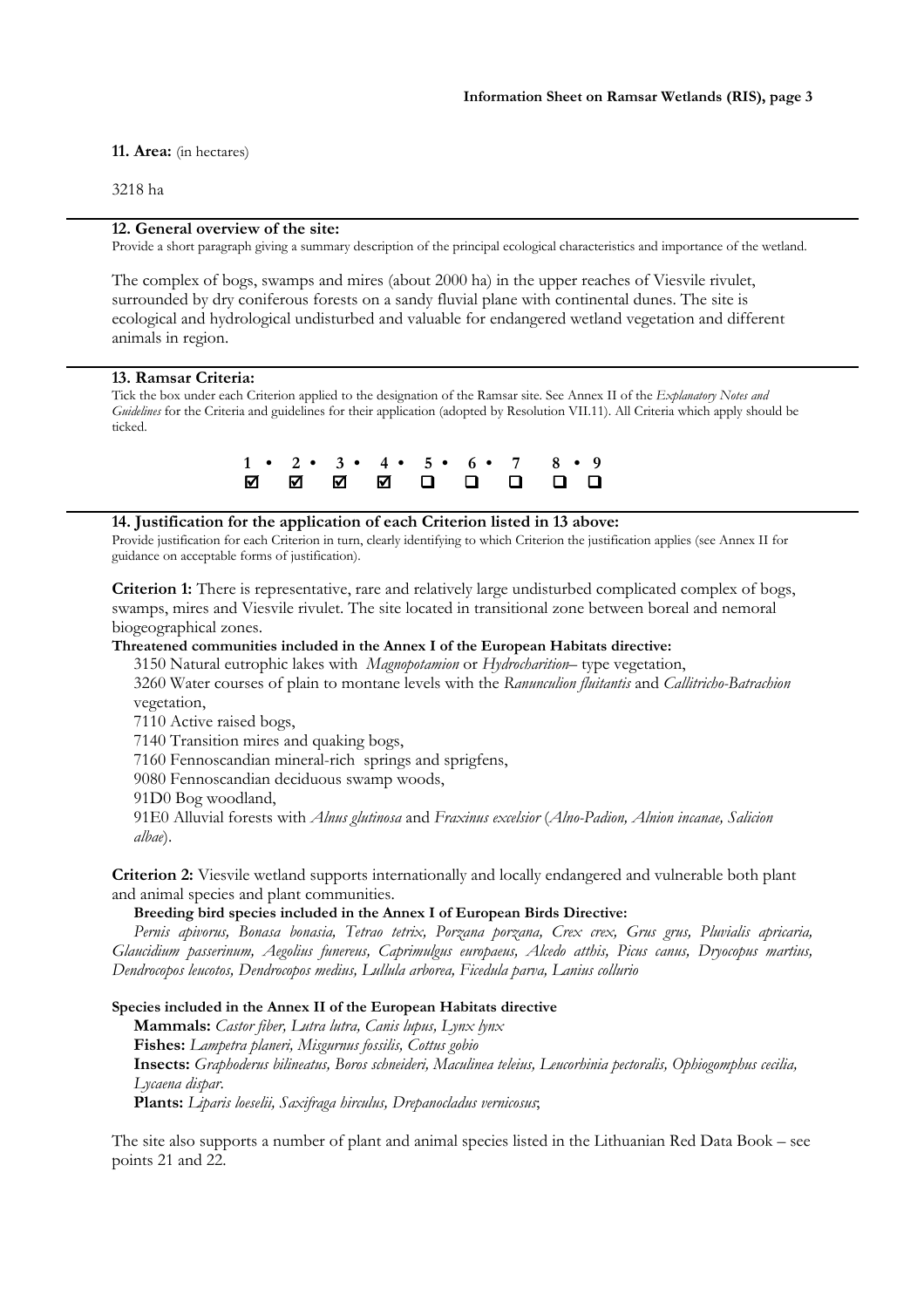**Criterion 3:** Viesvile wetland supports large number of species that are indicators of undisturbed ecosystems and are dependent from natural hydrological regime. There are a lot of protected moss species (25 included in Lithuanian RDB), threatened insect and other species in the site.

**Criterion 4:** The wetland is breeding site for a number of rare and endangered bird species (see point 22).

**15. Biogeography** (required when Criteria 1 and/or 3 and /or certain applications of Criterion 2 are applied to the designation):

Name the relevant biogeographic region that includes the Ramsar site, and identify the biogeographic regionalisation system that has been applied.

## **a) biogeographic region:**

Area is belonging to the Boreo-nemoral vegetation zone, i.e. North European mixed forest region (Udvardy, 1975.). Boreal (Council Directive 92/43/EEC)

#### **b) biogeographic regionalisation scheme** (include reference citation):

Area is belonging to the Boreo-nemoral vegetation zone (Udvardy, 1975.). The original boreo-nemoral vegetation comprises a mixture of coniferous and deciduous trees, although conifers have probably always predominated. This zone is wide in Baltic states and together with Sweden and western Russia contains a comparatively large proportion of Europe's boreo-nemoral regions.

Council Directive 92/43/EEC

#### **16. Physical features of the site:**

Describe, as appropriate, the geology, geomorphology; origins - natural or artificial; hydrology; soil type; water quality; water depth, water permanence; fluctuations in water level; tidal variations; downstream area; general climate, etc.

 The relief of the territory formed in Holocene under glacier-dammed lake conditions. The surface of land is covered by a 5-15 m layer of fluvioglacial sand. Dunes formed and pits were covered by swamps as a result of formation of a glacier. There are two residual lakes with peaty shores – Glitis (20 ha) and Buveinis (5.6 ha).

 There are various types of sand and peat soils. Soil acidity varies from neutral to acid (pH=3-4). In swamps and bog forests, upland peatlands (histols) cover 43%, lowland peatlands 34% and intermediatetype peatlands 22% of the territory.

 The hydrological regime depends on the amount of precipitation. Snow melting in spring results in high water, forming temporary oligotrophic lakelets on the periphery of upland bogs. During dry summers, there is lack of water in swamps. This process has been particularly marked in the past 15 years. In addition to swamps, the Viešvilė stream is also fed by non-drying springs. There is a number of beaver dams in the stream.

 The water is soft (contains little mineral substances). Humic acids make swamp water reddish brown. The Eičiai village is a minor source of sewage pollution. Pollutants are absorbed by swamp plants.

 The depth of lakes is 0.5-1.5 m. There is a 1-4 m layer of peaty mud at a larger depth. The Viešvilė stream is 2-6 metre wide. There are no significant fluctuations in the surface water level.

The annual amount of precipitation is 750-800 mm. The average annual temperature is  $+6^{\circ}$ C.; the average January temperature is –4°C and the average July temperature is +17°C. The average daily temperature rises above 0°C on around 20 March and falls below 0°C on around 15 November. High water in spring depends on the amount of snow and is the most marked in March. Dry periods last from June to September.

#### **17. Physical features of the catchment area:**

Describe the surface area, general geology and geomorphological features, general soil types, and climate (including climate type).

The area of the section of the Viešvilė stream basin extending via the reserve is some 60 km². The boundaries of the reserve and protection zone almost coincide with the boundaries of the basin of the upper reaches of Viešvilė. This part is very swampy (see clause 16). A watershed extends via some bogs.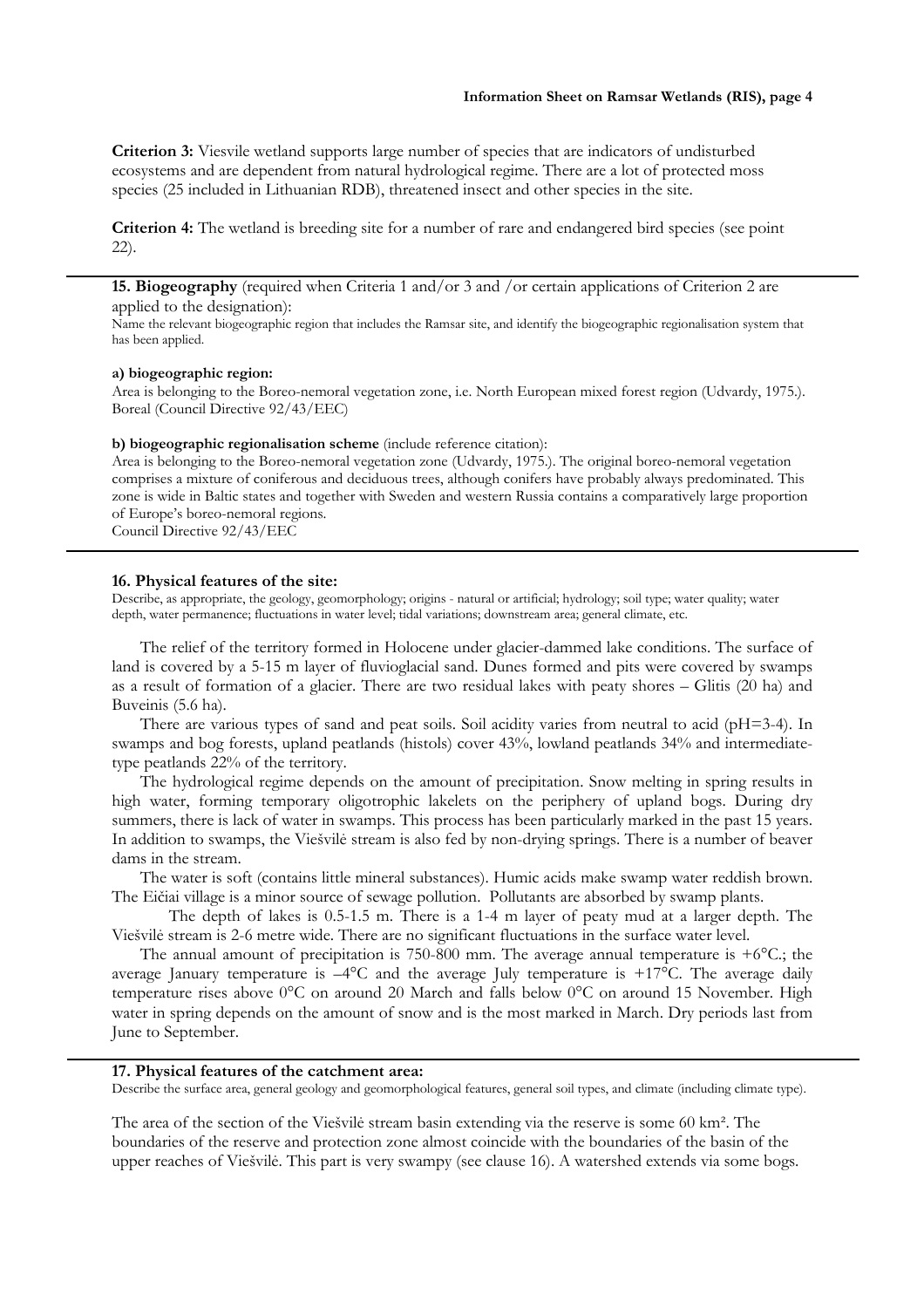The southern part (middle reaches) is little swampy. It is dominated by pine forests growing in sandy soil. A small seasonally drying tributary (Ežerėlis) has been reclaimed.

This area, just like entire Lithuania, belongs to the northern part of the temperate climate zone. The climate is transitory between marine and continental.

#### **18. Hydrological values:**

Describe the functions and values of the wetland in groundwater recharge, flood control, sediment trapping, shoreline stabilization, etc.

The hydrological regime is natural, with minor local regulation carried out in the past. The area is important for rich resources of clean ground water, and the swamp plays a significant role in replenishing it. Peat accumulation in bogs facilitates the binding of atmospheric  $CO<sub>2</sub>$ .

#### **19. Wetland Types**

#### **a) presence:**

Circle or underline the applicable codes for the wetland types of the Ramsar "Classification System for Wetland Type" present in the Ramsar site. Descriptions of each wetland type code are provided in Annex I of the *Explanatory Notes & Guidelines*.

Marine/coastal:  $A \cdot B \cdot C \cdot D \cdot E \cdot F \cdot G \cdot H \cdot I \cdot J \cdot K \cdot Zk(a)$ Inland: L •  $\underline{M}$  • N •  $\underline{O}$  • P • Q • R • Sp • Ss •  $\underline{Tp}$   $\underline{Ts}$  • U • Va • **<u>W** • **Xf** • **Xp** • **Y** • **Zg** • **Zk(b)**</u> **Human-made: 1 • 2 • 3 • 4 • 5 • 6 • 7 • 8 • 9 • Zk(c)** 

#### **b) dominance:**

List the wetland types identified in a) above in order of their dominance (by area) in the Ramsar site, starting with the wetland type with the largest area.

 $Xp - U - Xf - O - W - M - Tp - Ts$ 

#### **20. General ecological features:**

Provide further description, as appropriate, of the main habitats, vegetation types, plant and animal communities present in the Ramsar site, and the ecosystem services of the site and the benefits derived from them.

| Wetland type       | EUNIS habitats classification                           | Phytosociological (Braun-             |
|--------------------|---------------------------------------------------------|---------------------------------------|
|                    |                                                         | Blanquet) classification              |
| Forested peatlands | G3.D1 : Boreal Pinus sylvestris bog woods;              | Ledo palustri-Pinetum sylvestris,     |
| (Xp)               | G3.D2 : Boreal sphagnum Pinus sylvestris fen woods      | Vaccinio uliginosi-Pinetum sylvestris |
|                    | G1.41 : Alnus swamp woods not on acid peat              | Carici elongatae-Alnetum glutinosae,  |
|                    |                                                         | Sphagno squarrosi-Alnetum glutinosae  |
|                    | G1.51 : Sphagnum Betula woods                           | Betuletum pubescentis                 |
|                    | G4.1 : Mixed swamp woodland                             | Betulo pubescentis-Piceetum abietis   |
| Freshwater, tree-  | G3.D5 : Boreal Picea swamp woods;                       | Sphagno girgensohnii-Piceetum abietis |
| dominated wetlands | G1.21 : Riverine Fraxinus - Alnus woodland, wet at high | Circaeo-Alnetum glutinosae            |
| (Xf)               | but not at low water                                    |                                       |
| Shrub dominated    | F9.2 : Salix carr and fen scrub                         | Salicetum triandro-cinereae,          |
| wetlands (W)       |                                                         | Betuletum humilis                     |
| Non-forested       | D1.11 : Active, relatively undamaged raised bogs        | Sphagnetum magellanici,               |
| peatlands (U)      |                                                         | Eriophoro-Trichophoretum caespitosi   |
|                    | D2.3 : Transition mires and quaking bogs                | Caricetum lasiocarpae,                |
|                    |                                                         | Caricetum elatae and other            |
|                    | D5.1 : Reedbeds normally without free-standing water    | Thelypteri-Phragmitetum australis     |

#### **Main vegetation types in wetland:**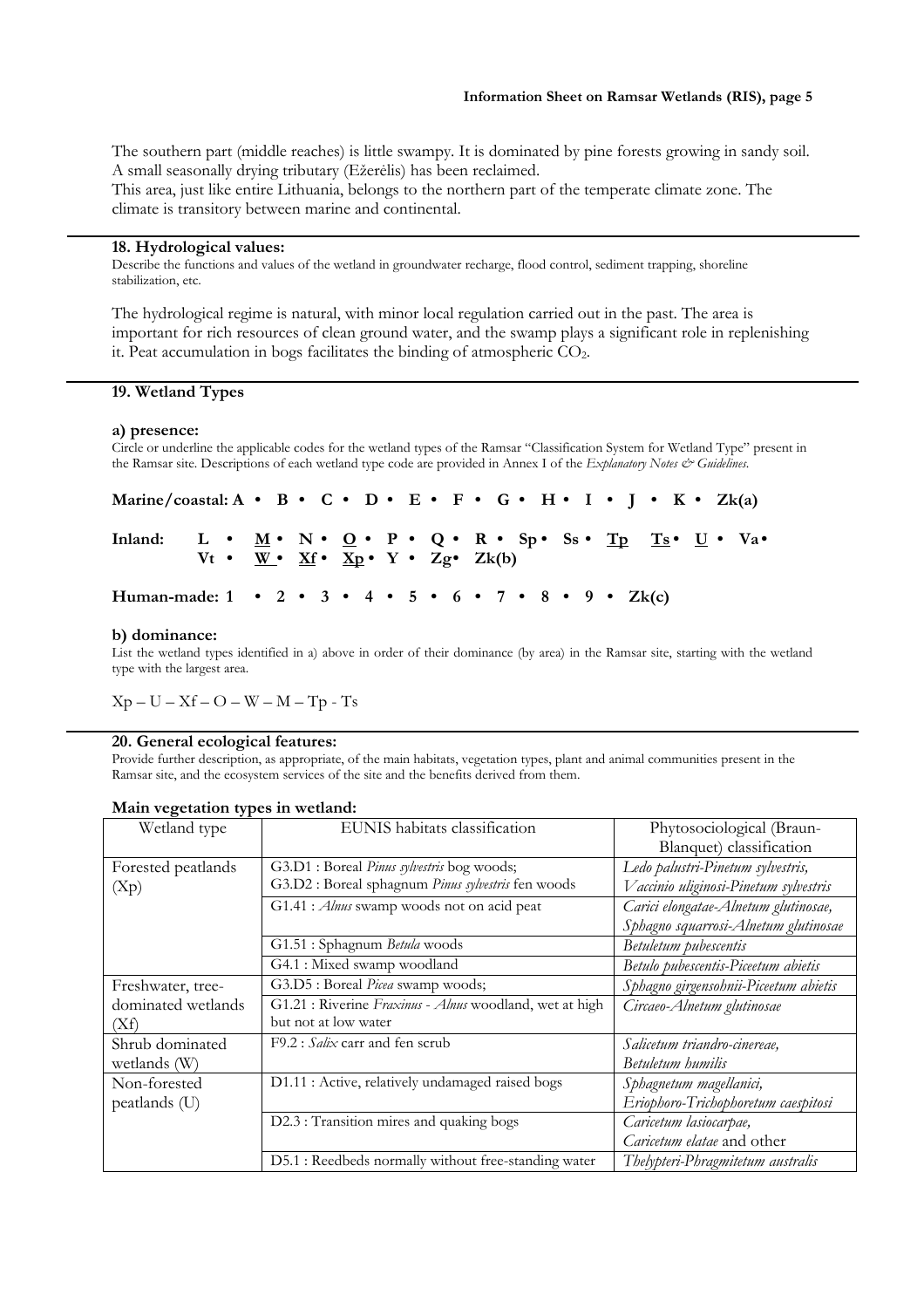## **Information Sheet on Ramsar Wetlands (RIS), page 6**

| Permanent              | D5.21 : Beds of large Carex spp.                       | Peucedano-Calamagrostietum            |
|------------------------|--------------------------------------------------------|---------------------------------------|
| freshwater             |                                                        | cannescentis,                         |
| marshes/pools $(T_p)$  |                                                        | <i>Caricetum vesicariae</i> and other |
|                        |                                                        | Magnocaricion                         |
|                        | D2.2 : Poor fens and soft-water spring mires           | Caricetum nigrae and other Caricion   |
|                        |                                                        | nıgrae                                |
|                        | C1.2 : Permanent mesotrophic lakes, ponds and pools    | Lemnetum trisulcae,                   |
|                        |                                                        | Hottonietum palustris,                |
|                        |                                                        | Stratiotetum aloidis,                 |
|                        |                                                        | Utricularietum vulgaris and other     |
| Permanent              | C1.2 : Permanent mesotrophic lakes, ponds and pools    | Myriophyllo verticillati-Nupharetum   |
| freshwater lakes $(O)$ |                                                        | lutei,                                |
|                        |                                                        | Potamogetonetum perfoliati            |
| Permanent rivers/      | C2.21 : Epirhithral and metarhithral streams;          | Ranunculion fluitantis                |
| streams/creeks (M)     | C2.27 : Mesotrophic vegetation of fast-flowing streams |                                       |

# **Main vegetation types in adjacent areas:**

|                                                               | Braun-Blanquet                            |  |
|---------------------------------------------------------------|-------------------------------------------|--|
| G3.B2 : Vaccinium vitis-idaea Pinus and Picea - Pinus taiga   | Vaccinio vitis-idaeae-Pinetum sylvestris, |  |
|                                                               | Vaccinio myrtilli-Pinetum sylvestris      |  |
| G3.A1 : <i>Vaccinium myrtillus</i> western <i>Picea</i> taiga | Eu-Piceetum abietis                       |  |

# **21. Noteworthy flora:**

Provide additional information on particular species and why they are noteworthy (expanding as necessary on information provided in 14, Justification for the application of the Criteria) indicating, e.g., which species/communities are unique, rare, endangered or biogeographically important, etc. *Do not include here taxonomic lists of species present – these may be supplied as supplementary information to the RIS.* 

In Viesvile wetland are about 20 species of vascular plant included in Lithuanian Red Data Book (LRDB).

| Rare species: |  |
|---------------|--|
|---------------|--|

| Huperzia selago                                            | ( <i>Picea</i> swamp woods)                |  |  |  |
|------------------------------------------------------------|--------------------------------------------|--|--|--|
| Betula humilis                                             | (transition mires)                         |  |  |  |
| Malaxis monophyllos                                        | (broad leaved swamp woods)                 |  |  |  |
| Dactylorhiza incarnata                                     | (transition mires and wet meadows)         |  |  |  |
| Dactylorhiza longifolia                                    | (transition mires and wet meadows)         |  |  |  |
| Dactylorhiza fuchsii                                       | ( <i>Alnus glutinosa</i> moist woodlands)  |  |  |  |
| Nymphaea alba                                              | (small oligomesotrophic pools)             |  |  |  |
| Peplis portula                                             | (small intermittent eutrophic pools)       |  |  |  |
| <b>Endangered species:</b>                                 |                                            |  |  |  |
| Gladiolus imbricatus                                       | (moist open deciduous woodland)            |  |  |  |
| Dactylorhiza maculata                                      | (transition mires and Pinus bogs)          |  |  |  |
| Listera cordata                                            | ( <i>Picea</i> swamp woods)                |  |  |  |
| Corallorhiza trifida                                       | (transition fen woodlans and shrub)        |  |  |  |
| Hammarbya paludosa                                         | (transition mires)                         |  |  |  |
| Eriophorum gracile                                         | (transition mires)                         |  |  |  |
| Batrachium trichophyllum                                   | (stream) (not included in LRDB)            |  |  |  |
| Species on edge of their distribution area or beyond that: |                                            |  |  |  |
| Juncus stygius                                             | (transition mires)                         |  |  |  |
| Carex magellanica                                          | ( <i>Picea-Alnus</i> swamp woods)          |  |  |  |
| Carex disperma                                             | (Picea swamp woods) (not included in LRDB) |  |  |  |
| Carex loliacea                                             | (Picea swamp woods) (not included in LRDB) |  |  |  |
| Trichophorum cespitosum                                    | (raised bogs)                              |  |  |  |
|                                                            |                                            |  |  |  |

There are a lot of peat moss (*Sphagnum*) and other moss species.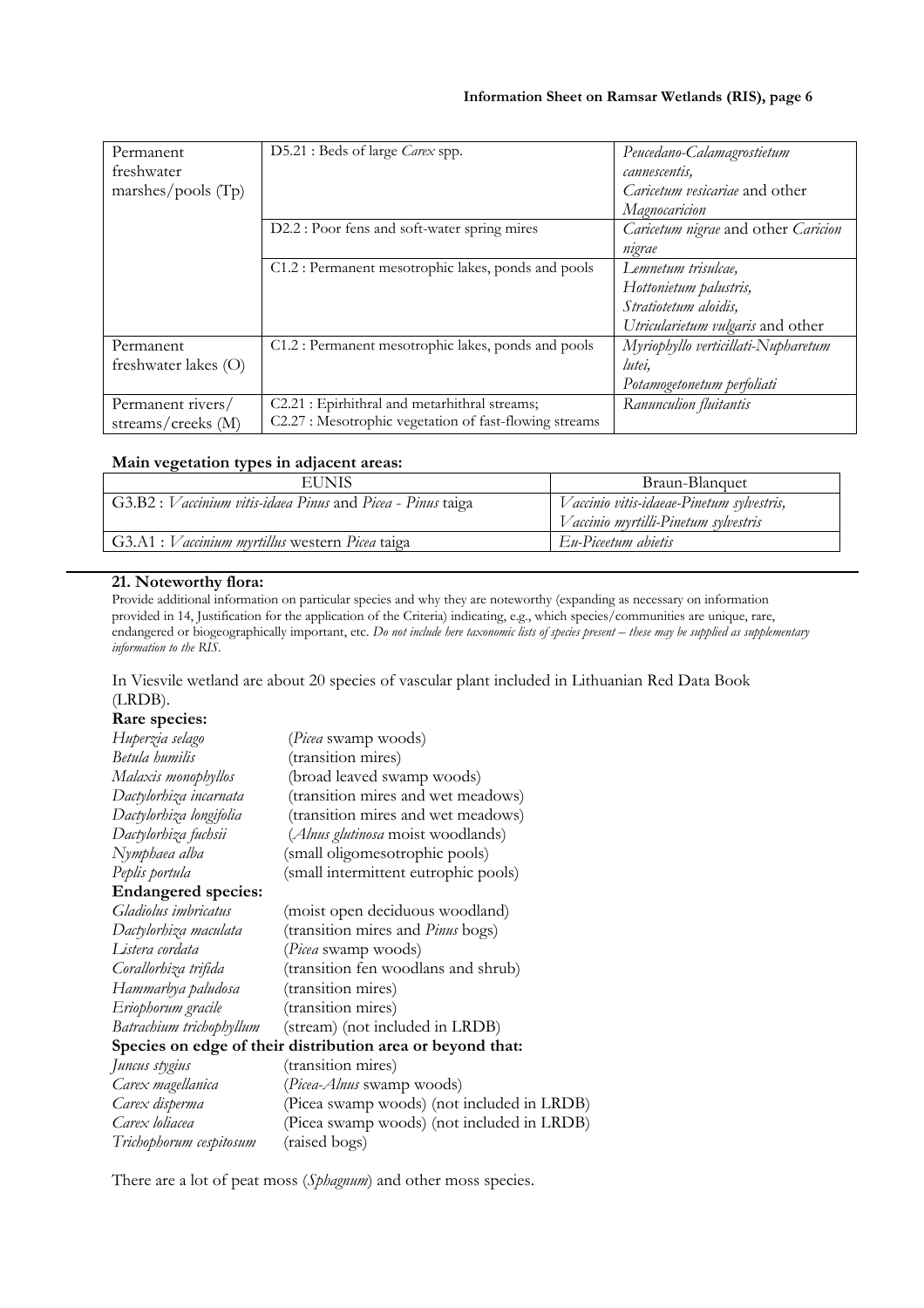Economically important species: cranberry, bilberry, cowberry. Invasive species (poorly distributed): *Solidago serotinoides, Epilobium adenocaulon, Amelanchier spicata*.

#### **22. Noteworthy fauna:**

Provide additional information on particular species and why they are noteworthy (expanding as necessary on information provided in 12. Justification for the application of the Criteria) indicating, e.g., which species/communities are unique, rare, endangered or biogeographically important, etc., including count data. *Do not include here taxonomic lists of species present – these may be supplied as supplementary information to the RIS.* 

#### **Mammals:**

Large herbivores and game: Red Deer (*Cervus elaphus*), Elk (Moose) (*Alces alces*), Roe Deer (*Capreolus capreolus*), Wild Boar (*Sus scrofa*), European Hare (*Lepus europaeus*), Mountain Hare (*Lepus timidus*) (LRDB). Significant predators: \*Wolf (*Canis lupus*), \*Lynx (*Lynx lynx*) (LRDB), Red Fox (*Vulpes vulpes*), Raccoon Dog (*Nyctereutes procyonoides*) (invasive), Pine Marten (*Martes martes*), Ermine (LRDB) (*Mustela erminea*), American Mink (*Mustela vison*) (invasive).

#### **Birds:**

| *Black Stork                                  | Ciconia nigra         | feeding, rare               |  |
|-----------------------------------------------|-----------------------|-----------------------------|--|
| *White Stork                                  | Ciconia ciconia       | feeding, locally            |  |
| *Whooper Swan                                 | Cygnus cygnus         | during migration, rare      |  |
| Greylag Goose                                 | Anser anser           | during migration, rare      |  |
| Northern Pintail                              | Anas acuta            | during migration, rare      |  |
| Northern Shoveler                             | Anas clypeata         | during migration, rare      |  |
| *Honey Bussard                                | Pernis apivorus       | 1-2 breeding pairs          |  |
| *White-tailed Eagle                           | Haliaeetus albicilla  | feeding, rare               |  |
| *Marsh Harrier                                | Circus aeruginosus    | 0-1 breeding pair           |  |
| *Montagu's Harrier                            | Circus pygargus       | feeding, rare               |  |
| Northern goshawk                              | Accipiter gentilis    | 1-2 breeding pairs          |  |
| *Lesser Spotted Eagle                         | Aquila pomarina       | rare feeding, very rare bre |  |
| *Osprey                                       | Pandion haliaetus     | feeding, rare               |  |
| Hobby                                         | Falco subbuteo        | 0-1 breeding pair           |  |
| Common Kestrel                                | Falco tinnunculus     | feeding, rare               |  |
| *Hazel Grouse                                 | Bonasa bonasia        | 40-60 breding pairs         |  |
| *Black Grouse                                 | Tetrao tetrix         | 10-30 individuals           |  |
| *Spotted Crake                                | Porzana porzana       | 5-6 breeding pairs          |  |
| *Corn Crake                                   | Crex crex             | 0-2 breeding pairs          |  |
| *Common Crane                                 | Grus grus             | 10-13 breeding pairs        |  |
| *European Golden Plover                       | Pluvialis apricaria   | 2-4 breeding pairs          |  |
| *Pygmy Owl                                    | Glaucidium passerinum | 1-2 breeding pairs          |  |
| *Short-eared Owl                              | Asio flammeus         | 0-1 breeding pair           |  |
| *Tengmalm's Owl                               | Aegolius funereus     | 2-5 breeding pairs          |  |
| *Common Kingfisher                            | Alcedo atthis         | feeding, very rare breedin  |  |
| *Grey-headed Woodpecker                       | Picus canus           | 7-15 breeding pairs         |  |
| *Black Woodpecker                             | Dryocopus martius     | 7-10 breeding pairs         |  |
| *Middle Spotted Woodpecker Dendrocopos medius |                       | 0-1 breeding pair           |  |
| *White-backed Woodpecker Dendrocopos leucotos |                       | 1-3 breeding pairs          |  |
| *Red-breasted Flycather Ficedula parva        |                       | 50-80 breeding pairs        |  |
| *Red-backed Shrike                            | Lanius collurio       | 8-10 breeding pairs         |  |
| Great Grey Shrike                             | Lanius excubitor      | 2-4 breeding pairs          |  |

#### **Fish species, they have economical or recreational interest:**

| Salmo trutta fario |
|--------------------|
| Esox lucius        |
| Perca fluviatilis  |
| Rutilus rutilus    |
|                    |

y rare breeding **breeding**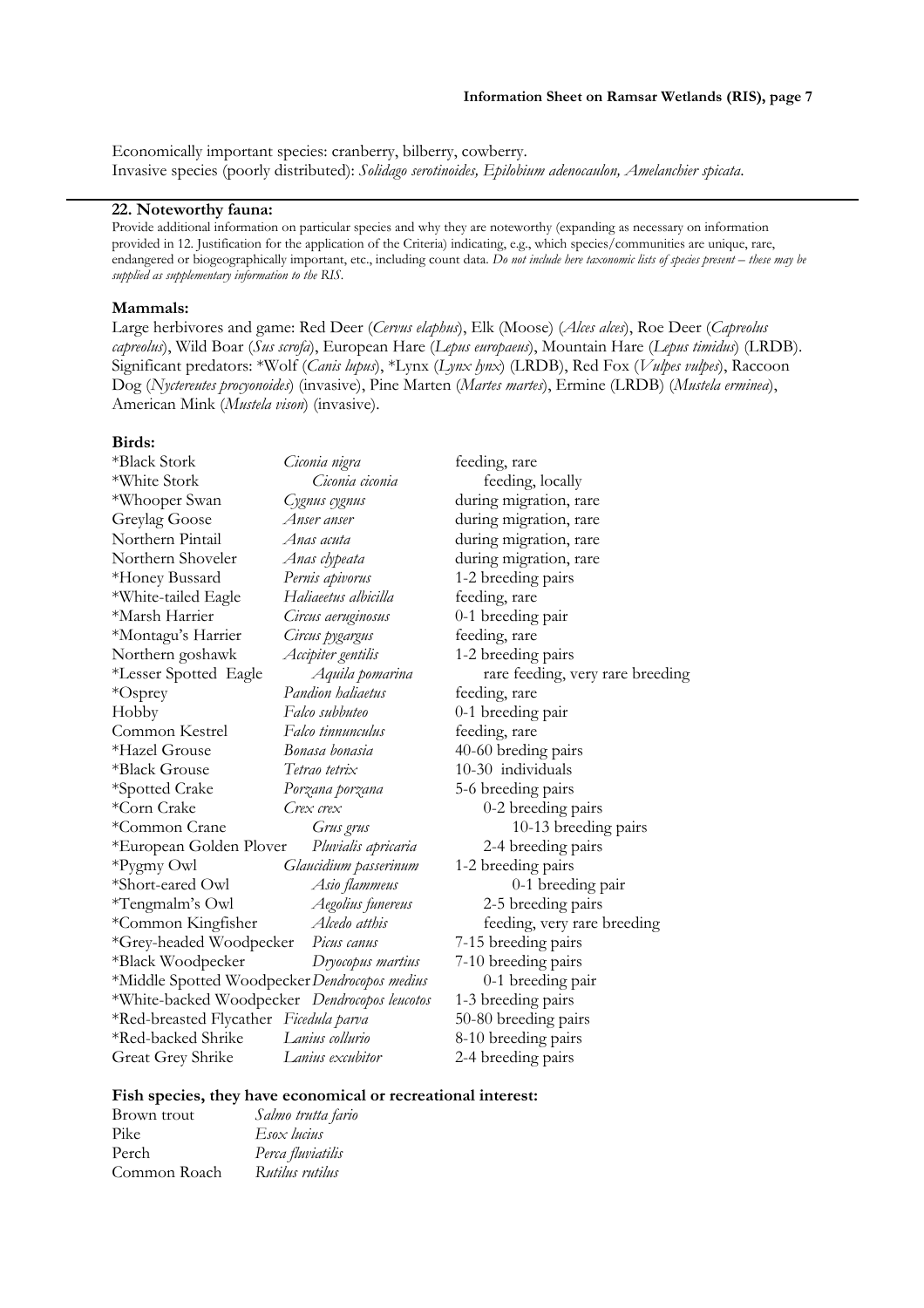## Crucian carp *Carassius carassius*

#### **Invertebrate species, included in Lithuanian Red Data Book:**

Spiders: *Eresus cinnaberinus, Dolomedes plantarius*; Dragonflies: \**Ophiogomphus cecilia, Leucorhinia albifrons, \*Leucorhinia pectoralis*; Stoneflies: *Capnopsis schilleri*; Beetles: *Carabus nitens, Agonum ericeti, Graphoderus bilineatus, Ceruchus chrysomelinus, Gnorimus variabilis, Peltis grossa, Ostoma ferruginea, Prionus coriarius, Necydalis major, \*Boros schneideri*; Butterflies and moths: *Synanthedon mesiaeformis, Papilio machaon, Brenthis daphne, Coenonympha tullia, Maculinea teleius, \*Lycaena dispar*.

Species listed in the Annex II of the EU Habitats Directive or in the Annex I of the EU Birds Directive are marked with asterisk (\*)

# **23. Social and cultural values:**

**a)** Describe if the site has any general social and/or cultural values e.g., fisheries production, forestry, religious importance, archaeological sites, social relations with the wetland, etc. Distinguish between historical/archaeological/religious significance and current socio-economic values:

Prior to the establishment of the reserve, the territory was important for forestry production and for local residents due to berry and mushroom resources. Amateur fishing and hunting was practiced as well. There are several historic objects in the territory. At present the territory is important only as an object of scientific research, ecological education and restricted sightseeing tourism.

**b)** Is the site considered of international importance for holding, in addition to relevant ecological values, examples of significant cultural values, whether material or non-material, linked to its origin, conservation and/or ecological functioning?

If Yes, tick the box  $\Box$  and describe this importance under one or more of the following categories:

- i) sites which provide a model of wetland wise use, demonstrating the application of traditional knowledge and methods of management and use that maintain the ecological character of the wetland:
- ii) sites which have exceptional cultural traditions or records of former civilizations that have influenced the ecological character of the wetland:
- iii) sites where the ecological character of the wetland depends on the interaction with local communities or indigenous peoples:
- iv) sites where relevant non-material values such as sacred sites are present and their existence is strongly linked with the maintenance of the ecological character of the wetland:

### **24. Land tenure/ownership:**

a) within the Ramsar site: 100% state-owned

b) in the surrounding area: majority state owned, locally (to the NE and NW) private **25. Current land (including water) use:** 

a) within the Ramsar site: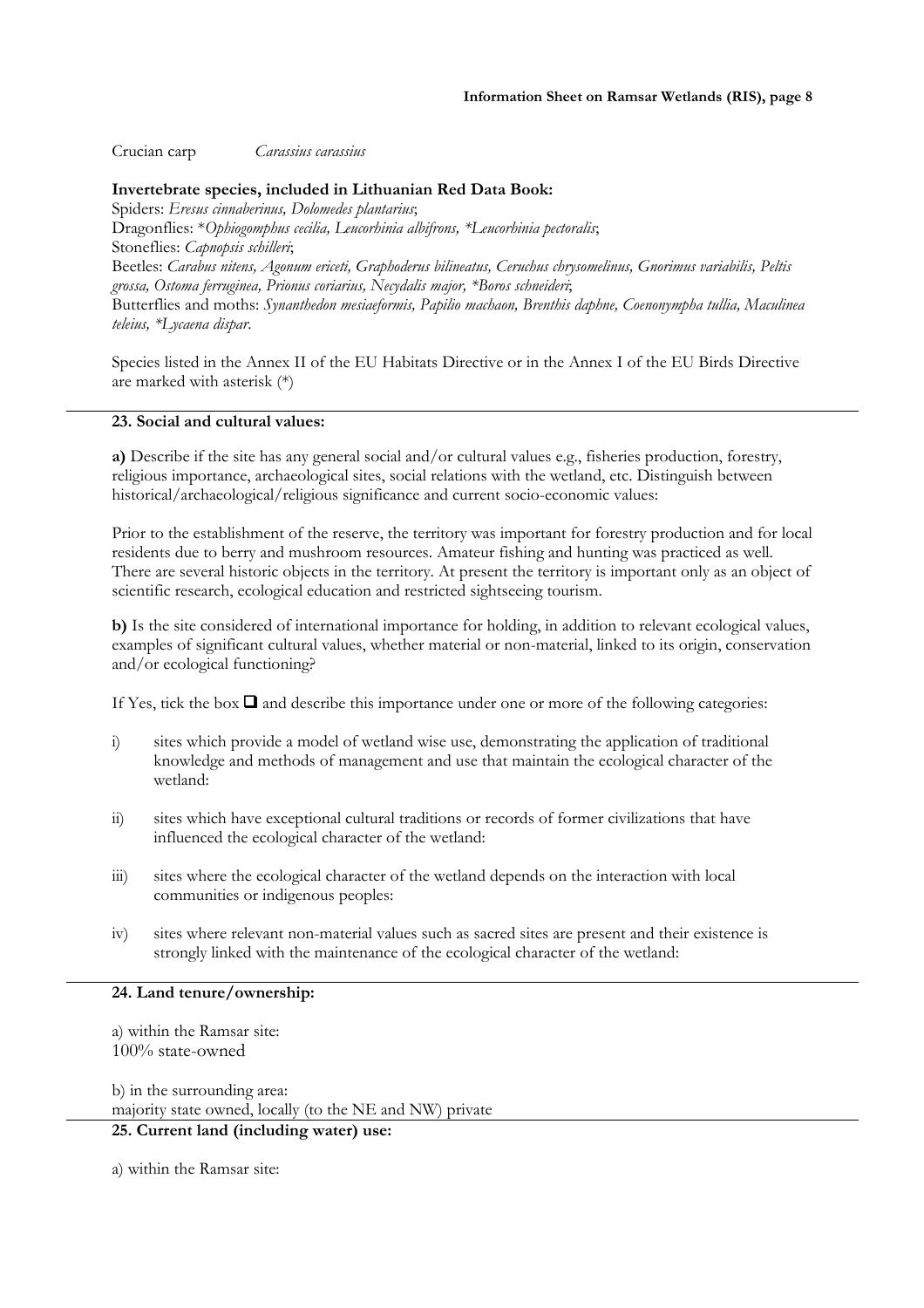Research, monitoring, locally education use.

b) in the surroundings/catchment:

Forestry, hunting, gathering mushrooms, picking berries, locally agriculture and livestock grazing. There are village (450 inh.) with a few many lodging buildings and few farmsteads near the NE margin of the site.

# **26. Factors (past, present or potential) adversely affecting the site's ecological character, including changes in land (including water) use and development projects:**

a) within the Ramsar site:

1. Past:

- intensive and half intensive forestry;
- locally drainage (small ditches) of wet forests;
- damming lower reaches of the Viesvile rivulet.

2. Present

- droughty summers and overgrowing of open bogs and fens;

- lack of natural disturbances (fires);

- presence of Raccoon Dog;

- illegal fishing and hunting.

3. Future

- change of climate (shortage of precipitation in summer);
- development of communication infrastructure;

b) in the surrounding area:

- reduction of farming (pasturage, haymaking);

- smooth forest cutting.

## **27. Conservation measures taken:**

**a)** List national and/or international category and legal status of protected areas, including boundary relationships with the Ramsar site:

In particular, if the site is partly or wholly a World Heritage Site and/or a UNESCO Biosphere Reserve, please give the names of the site under these designations.

National status: strict state nature reserve from 1991 (same area). International status: Natura2000, pSCI, from 2007, 5686 ha (including protective area of reserve)

**b)** If appropriate, list the IUCN (1994) protected areas category/ies which apply to the site (tick the box or boxes as appropriate):

# $Ia \nabla j$ ; II  $\Box$ ; III  $\Box$ ; IV  $\Box$ ; V  $\Box$ ; VI  $\Box$

**c)** Does an officially approved management plan exist; and is it being implemented?: Viesvile reserve has management plan, approved in 2006. Now it is underway.

**d)** Describe any other current management practices:

A management plan provides for the division of the territory into stringent regime and regulated regime zones (IUCN Ia and Ib). Restoration and preservation of glades and open swamps, mowing of natural meadows and restoration of affected hydrological regime is performed in the regulated regime zone. Reintroduction of the extinct Western Capercaillie (wood grouse) and destruction of raccoon dogs is planned. Fish ladders have been built on Viešvilė stream dams in the lower reaches for reintroduction of Sea Trout (*Salmo trutta trutta*) and River lamprey (*Lampetra fluviatilis*). Restrictions have been placed on forestry and agricultural activities in the protection zone of the reserve.

**28. Conservation measures proposed but not yet implemented:**  e.g. management plan in preparation; official proposal as a legally protected area, etc.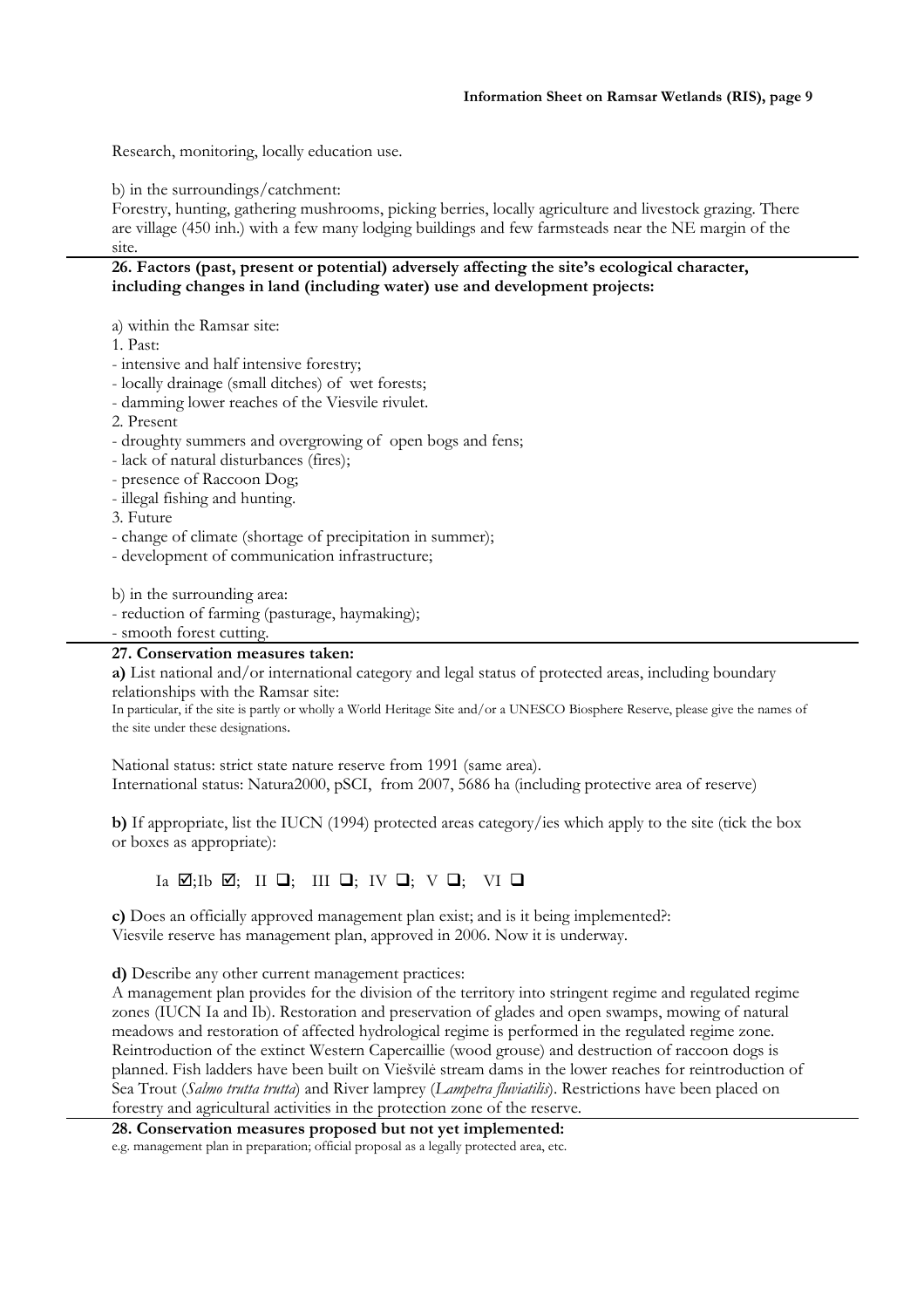The biodiversity of pine forests requires periodic fires. Almost no natural fires occur in small territories. In addition, under the regulations, they must be extinguished. Effective nature protection requires exposure to controlled fire. However, the present legal acts do not provide for it.

## **29. Current scientific research and facilities:**

e.g., details of current research projects, including biodiversity monitoring; existence of a field research station, etc.

- 1. Monitoring of species and habitats included in Annexes of the EU Habitat directive (carried out by Viesvile SNR and scientific organisations);
- 2. Monitoring of water quality in Viesvile rivulet (carried out by Environmental protection agency);
- 3. Monitoring of dynamic of rare plant species, plant communities, mammals and breeding birds (carried out by Viesvile SNR);
- 4. Hydrological monitoring of wetland (carried out by Viesvile SNR);
- 5. Monitoring of efficiency of management activities (carried out by Viesvile SNR);
- 6. Inventory of biodiversity (carried out by Viesvile SNR and different scientifical organisations).

#### **30. Current communications, education and public awareness (CEPA) activities related to or benefiting the site:**

e.g. visitors' centre, observation hides and nature trails, information booklets, facilities for school visits, etc.

- nature trail to raised bog;
- information stands at the nature trail and the reserve boundary;
- information booklet of the Viesvile nature reserve;
- information booklet about EU importance habitats;
- information paper about nature valuable and management in Viesvile reserve;
- mini exposition for school visits.

## **31. Current recreation and tourism:**

State if the wetland is used for recreation/tourism; indicate type(s) and their frequency/intensity.

Educational and cognitive visiting. 200-500 visitors in office and nature trail per year.

## **32. Jurisdiction:**

Include territorial, e.g. state/region, and functional/sectoral, e.g. Dept of Agriculture/Dept. of Environment, etc.

The land of the site is owned by the state. Administration of the Viesvile strict state nature reserve that is supervised by State service for protected areas under the Ministry of Environment of the Republic of Lithuania manages the site.

#### **33. Management authority:**

Provide the name and address of the local office(s) of the agency(ies) or organisation(s) directly responsible for managing the wetland. Wherever possible provide also the title and/or name of the person or persons in this office with responsibility for the wetland.

Viesvile strict state nature reserve

Eiciai, LT-73146 Taurage distr., Lithuania vies.rez@takas.lt, tel.:+370 446 41445, fax: +370 446 41514 Algis Butleris Director<br>Saulius Bartminas Chief of Chief of preservation and management Vytautas Uselis Ecologist

# **34. Bibliographical references:**

Scientific/technical references only. If biogeographic regionalisation scheme applied (see 15 above), list full reference citation for the scheme.

Web sites about site: Managed by Viesvile SNR (in Lithuanian): http://www.viesvile.lt/; Managed by major institution (in Lith.): http://www.vstt.lt/VI/index.php#r/78; Coordinator of management projects: http://www.wetlands.lt/eng/vietoves\_viesviles.php;